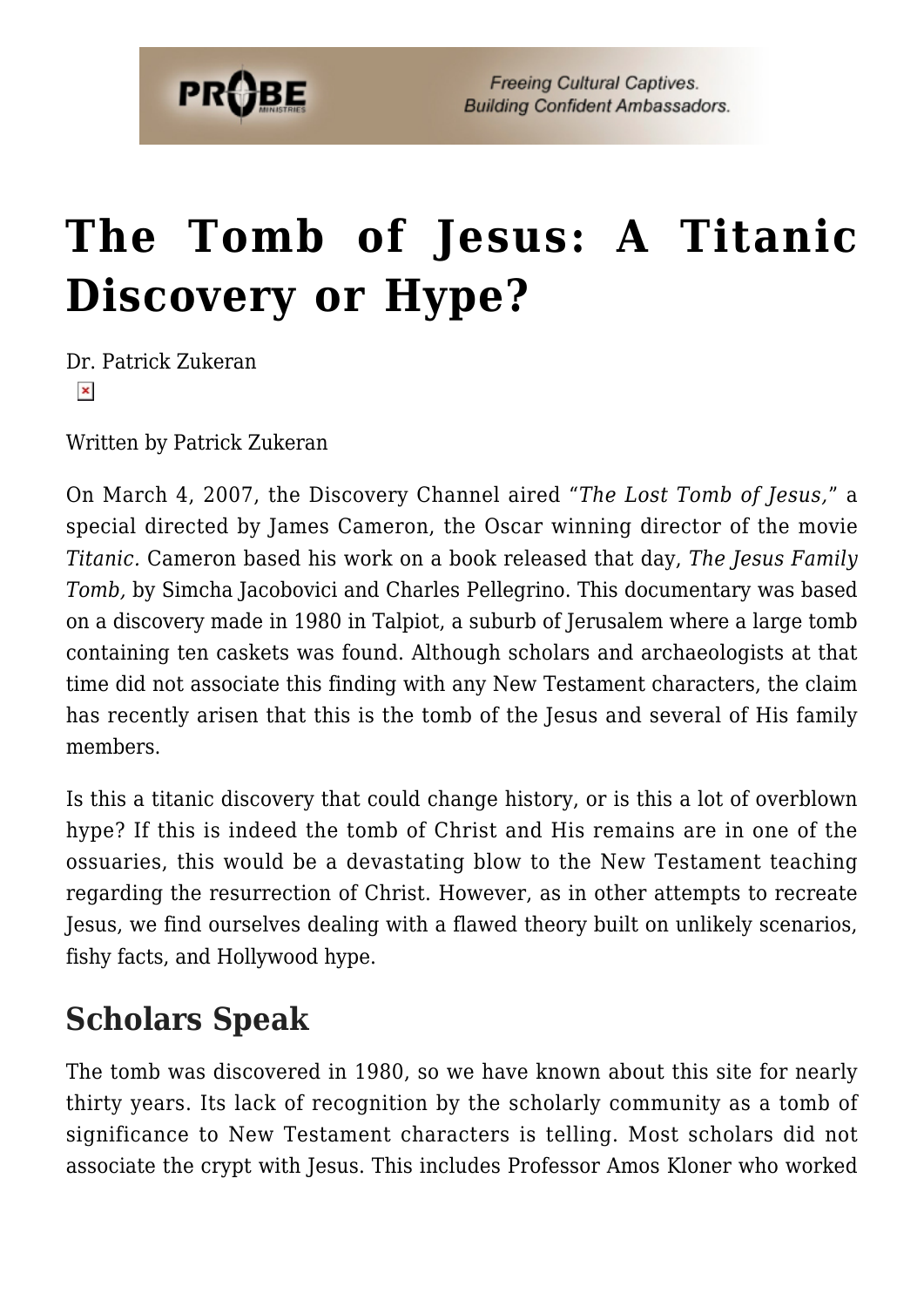

on the tomb and is one of Israel's most prominent archeologists. Kloner states that this was a non-event and dismisses Cameron's efforts as crass profit-seeking.

Likewise, Joe Zias, curator for anthropology and archeology at the Rockefeller Museum in Jerusalem from 1972 to 1997, and the one who personally numbered the Talpiot ossuaries, stated that Cameron is not an archaeologist and that "projects like these make a mockery of the archeological profession." $\{1\}$ 

Finally, William Dever, an expert on near eastern archaeology and anthropology who has worked with Israeli archeologists for five decades, affirms that specialists have known about the ossuaries for years. According to Dever, "The fact that it's been ignored tells you something…. It [the film] would be amusing if it didn't mislead so many people.["{2}](#page-8-0)

Newsweek Magazine writes, "Good sense, and the Bible, still the best existing historical record of Jesus of Nazareth, arque against Jacobovici's claims."[{3}](#page-8-1) *Time Magazine* states that Jacobovici's book is "…too dependent on stretched scholarship and conjecture to make its title case." $\{4\}$  The fact that the top scholars and popular periodicals see no significance regarding the Talpiot tombs and Jesus' life is extremely significant. The lack of endorsement should have us questioning the claims of Cameron and Jacobovici.

# **Highly Improbably Scenarios**

Another reason Cameron's theory should be questioned is that this theory is built on two highly improbable scenarios. The first improbable scenario is the secret marriage of Jesus to Mary Magdalene. This theory was introduced in the novel *The Da Vinci Code*; I have dealt more extensively in a separate article entitled "*[Decoding Fact From Fiction in The Da Vinci Code.](http://www.evidenceandanswers.org/articles/DaVinciCodeA1.pdf)"*

Here is a brief overview of why this allegation of a secret marriage should be rejected. First, the New Testament says nothing of a secret marriage. In fact, all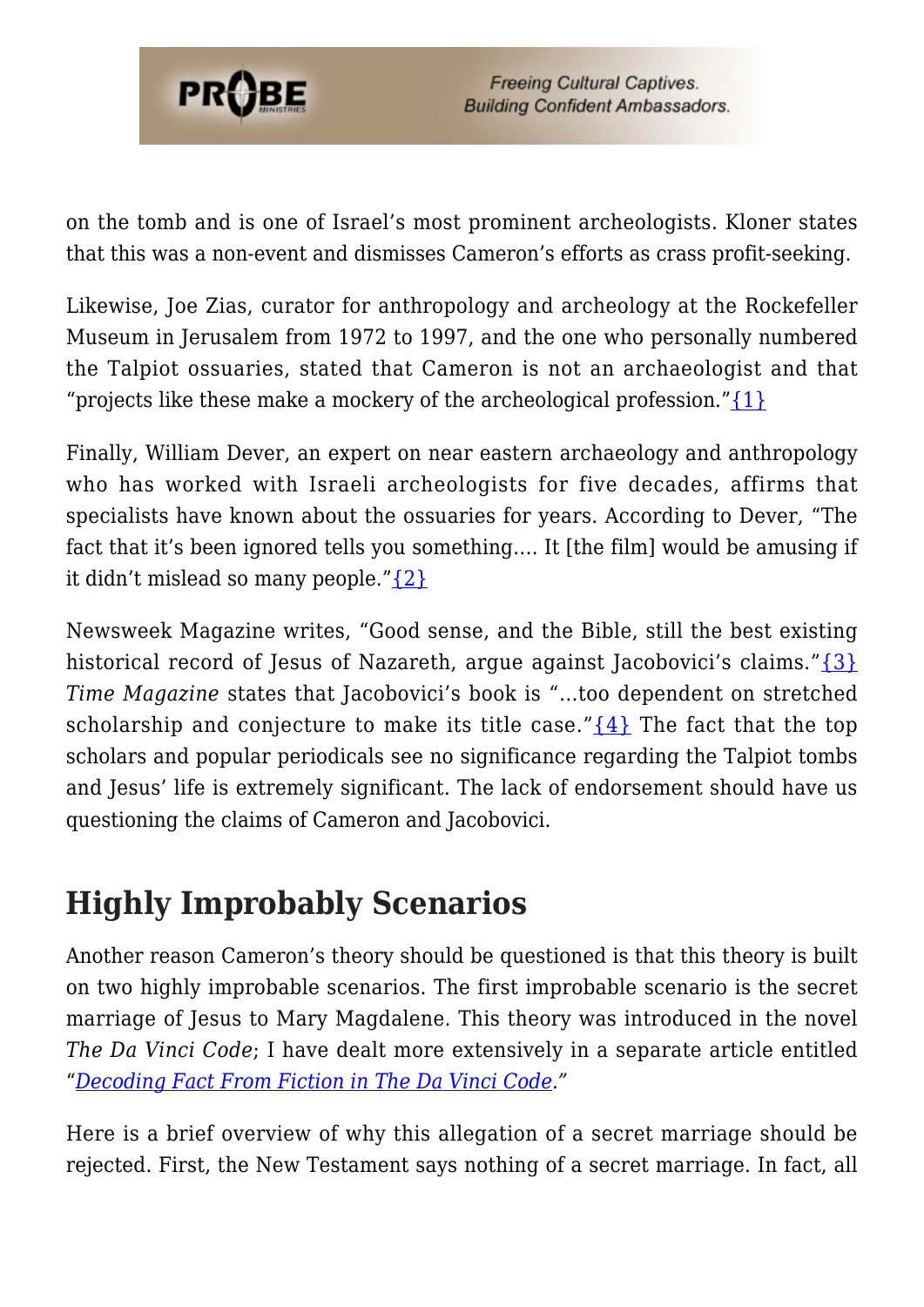

**Freeing Cultural Captives. Building Confident Ambassadors.** 

the evidence points against any marital relationship between Jesus and Mary Magdalene. In the Gospels, women are identified with their male counterpart; however, Mary is never paired with Jesus. Rather, she is identified with her hometown of Migdal and is thus known as *Mary Magdalene*. Secondly, at the cross Mary Magdalene is present along with Jesus' mother Mary. In his dying moments, Jesus addresses His mother and cares for her needs but says nothing to Mary Magdalene. It is very strange that He would address His mother but say nothing to His "wife" standing next to her. Although I could continue with more examples, I will end with this: At the resurrection, Mary sees the risen Christ for the first time at the tomb, and she exclaims, "Rabboni!" or "My teacher!" This is a very odd way to address one's "husband," especially if He has just risen from the dead! This exclamation is more fitting as a disciple's response to her Lord. For these reasons, one cannot build a case from the New Testament that Jesus and Mary Magdalene were married.

A second important historical source comes from the writings of the Church Fathers. These early Church leaders, who were writing as early as the late first century, say nothing of a marriage between Jesus and Mary. In their writings they say very little of Mary Magdalene and what they do mention of Mary is consistent with the Gospels. This is strange if Mary had been the wife of Jesus. We would expect many essays written debating the nature of their child. How much of the divine nature was passed on to the offspring of Jesus would have been a very significant issue to the early church leaders.

Just as is done in *The Da Vinci Code*, Cameron and Jacobovici appeal to the Gnostic writings found at Nag Hammadi. (For a more extensive treatment, see my article "*[Decoding Fact From Fiction in The Da Vinci Code: Part 2](http://www.evidenceandanswers.org/articles/DaVinciCodeA2.pdf)"*) Nearly three generations after the apostles, the Gnostics began to refashion Jesus into their image. In about the late second century AD, Gnostic Gospels and other alleged apostolic works began to appear, especially in Egypt. At Nag Hammadi, Egypt, a library of Gnostic works was found. These works were written in the late second to fourth century AD, so they could not have been written by the Apostles. They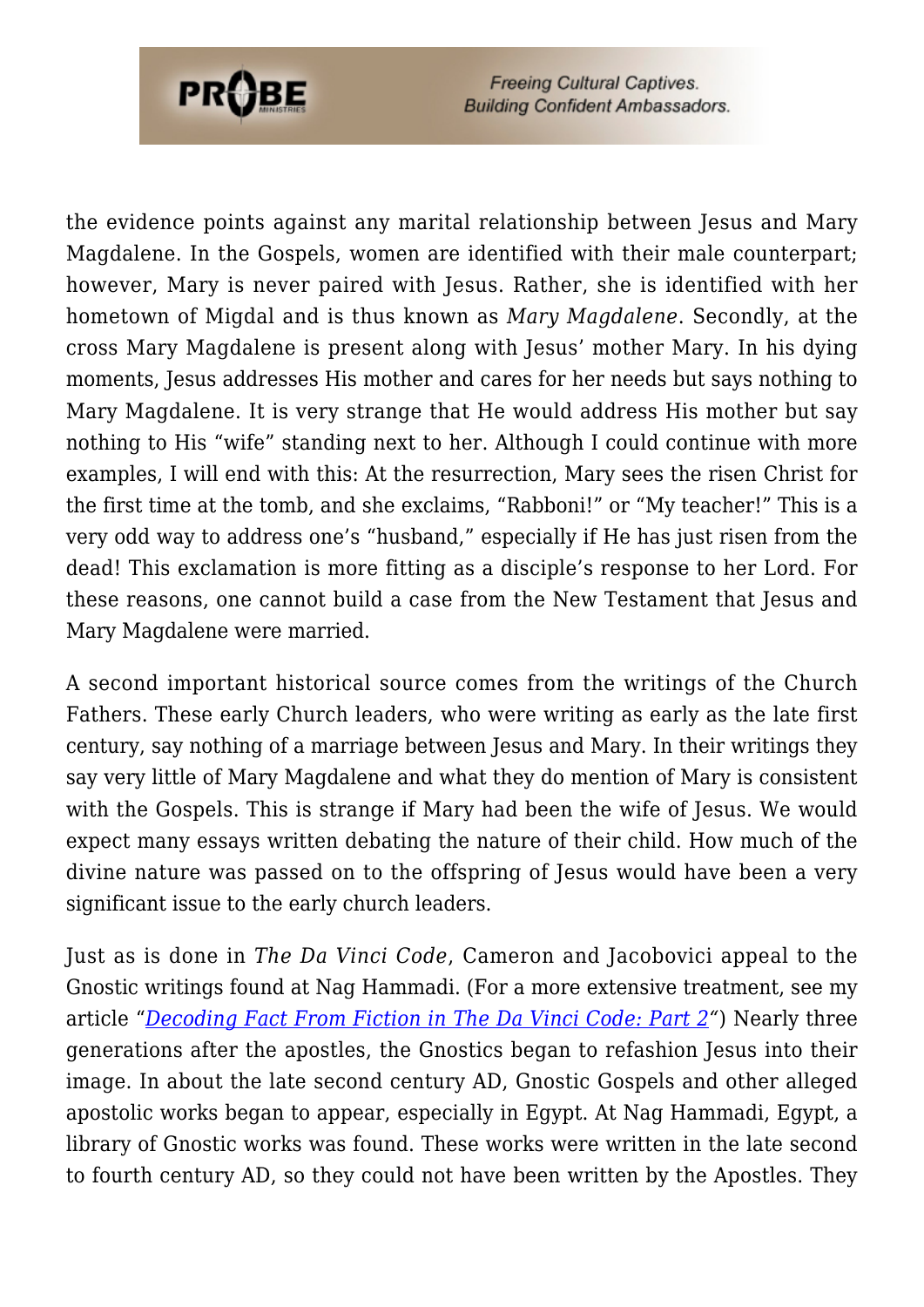

also contradicted major teachings of the New Testament and contained fanciful myths of Jesus. For these reasons, they were never considered as part of the inspired canon of scripture. Cameron appeals to these works, most specifically to the Acts of Philip and the Gospel of Mary Magdalene.

Even within these works, there are only two passages that are referenced, neither of which build a case for a marriage between Jesus and Mary Magdelene. First, in the Acts of Philip, dated from the third century AD, Peter and the other disciples are arguing with Mary regarding information she claims to have received from Jesus which the other apostles did not. It is strange that the disciples argue with the "wife" of Jesus over this. If she had been His wife, they should have expected her to have information they would not. Also, she never appeals to her "marriage" to Jesus as her defense even though that would have been her best argument to silence their complaints.

Second, in the Gospel of Mary, dated from the third century AD, it is alleged that Jesus often "kissed [Mary Magdalene] on the mouth." This passage is also not compelling for several reasons. First, we do not know if the word "mouth" is the correct word since it is missing in the original text. He could have kissed her on the hand, head, or other area. The subsequent line of the passage states that this offended the disciples. Why would they have been offended if she had been the wife of Jesus? Third, since the physical realm is impure in Gnosticism, sex was thus regarded as impure. Jesus, the "Master Gnostic," would not have engaged in marital and sexual behavior. Fourth, Mary is described as the "companion of the savior." The term "companion" is the Greek word *koinonos*. This word can be used in reference to a wife, but it is used more often to designate a spiritual brother or sister in the faith. The common term for wife is *gyne*. Therefore, even these two passages from sources outside the inspired canon do not build a strong case for a secret marriage.

The second unlikely scenario is the case of the stolen body. New Testament scholars on all sides agree that the tomb site of Jesus was known. In the earliest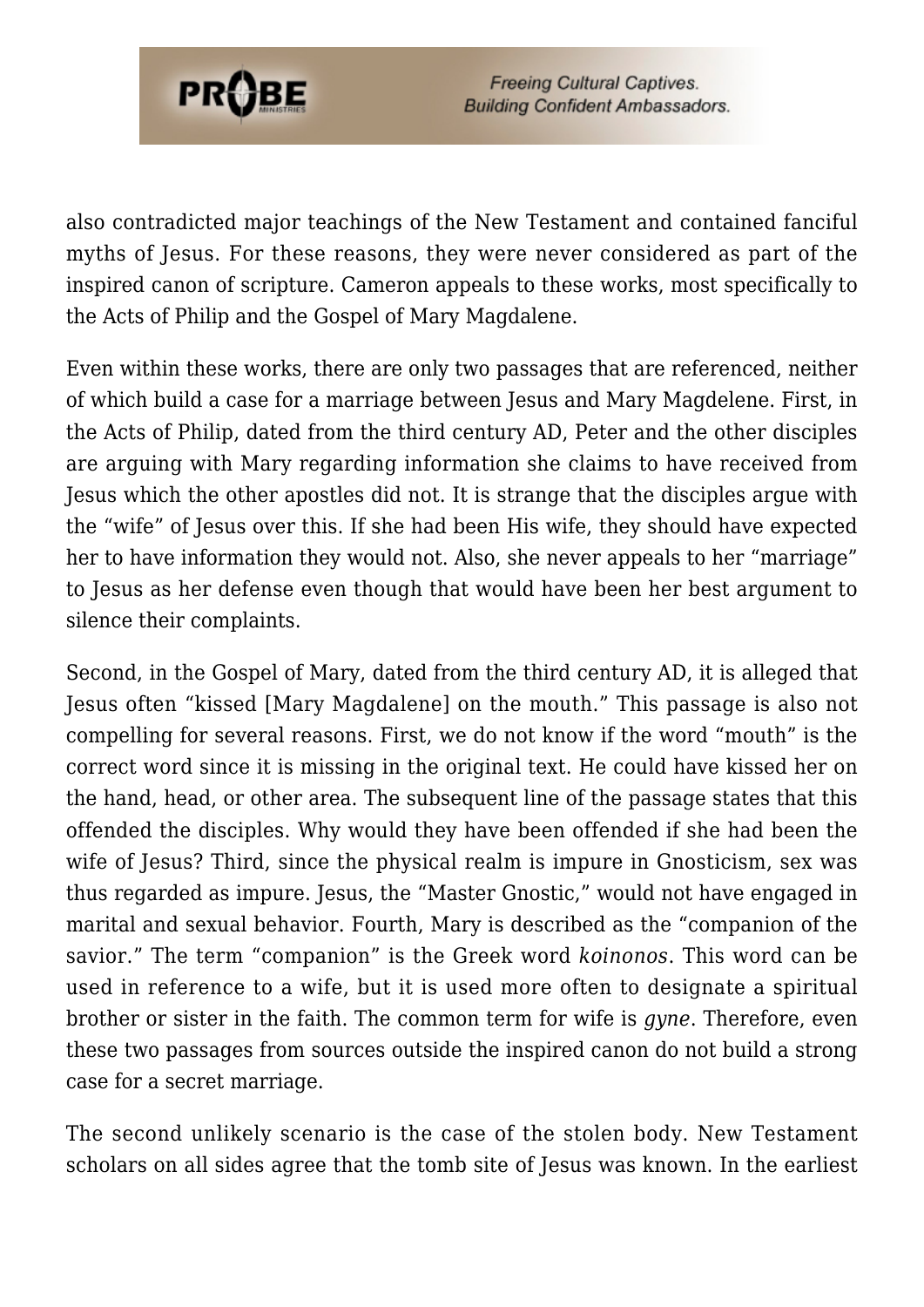

**Freeing Cultural Captives. Building Confident Ambassadors.** 

writings, Mark and John identify Jesus being buried in the grave of Joseph of Arimathea, a prominent member of the Jewish council. Not only was the gravesite known, but it was also found empty on the third day. A few skeptics allege that Joseph of Arimathea was a fictional character. However, this would have been a disaster for the disciples to fictionally create such a high profile figure. The Gospels are written well within the first century AD and were circulated during the lifetime of the eyewitnesses, many of whom were looking to discredit the Gospels. (For more information, see he Probe article "*[Historical Reliability of the](https://www.probe.org/the-historical-reliability-of-the-gospels/) [Gospels](https://www.probe.org/the-historical-reliability-of-the-gospels/)*.") If Joseph of Arimathea had been a fictional creation, it surely and readily would have been found out.

Jesus' body was buried in Joseph of Arimathea's tomb on Friday evening. In order for Cameron's theory to be complete, the disciples, or others, would have had to purchase this large gravesite, steal, and rebury Jesus' body all within a day. Even if this had been accomplished, we must then accept the idea that the Apostles knew of the Talpiot site and lied about the resurrection. This would mean that the Apostles all suffered and led many, including themselves, to brutal deaths for a lie they themselves had perpetuated. This is highly unlikely scenario, for history shows that men will not die for that which they know and can confirm to be a lie.

Also, if they purchased the tomb site, people outside of the eleven disciples would have known about this site. The Jewish leaders, who were very eager to display the body of Jesus to dispel rumors of his resurrection, would have easily found a tomb with such clear markings. This theory suggesting a secret burial ground unknown to anyone but Jesus' family is untenable given the mindset and influence of His many enemies.

### **Fishy Facts**

Along with these unlikely scenarios are some fishy facts. First, Joseph, the earthly father of Jesus was from Bethlehem and lived in Nazareth. He apparently died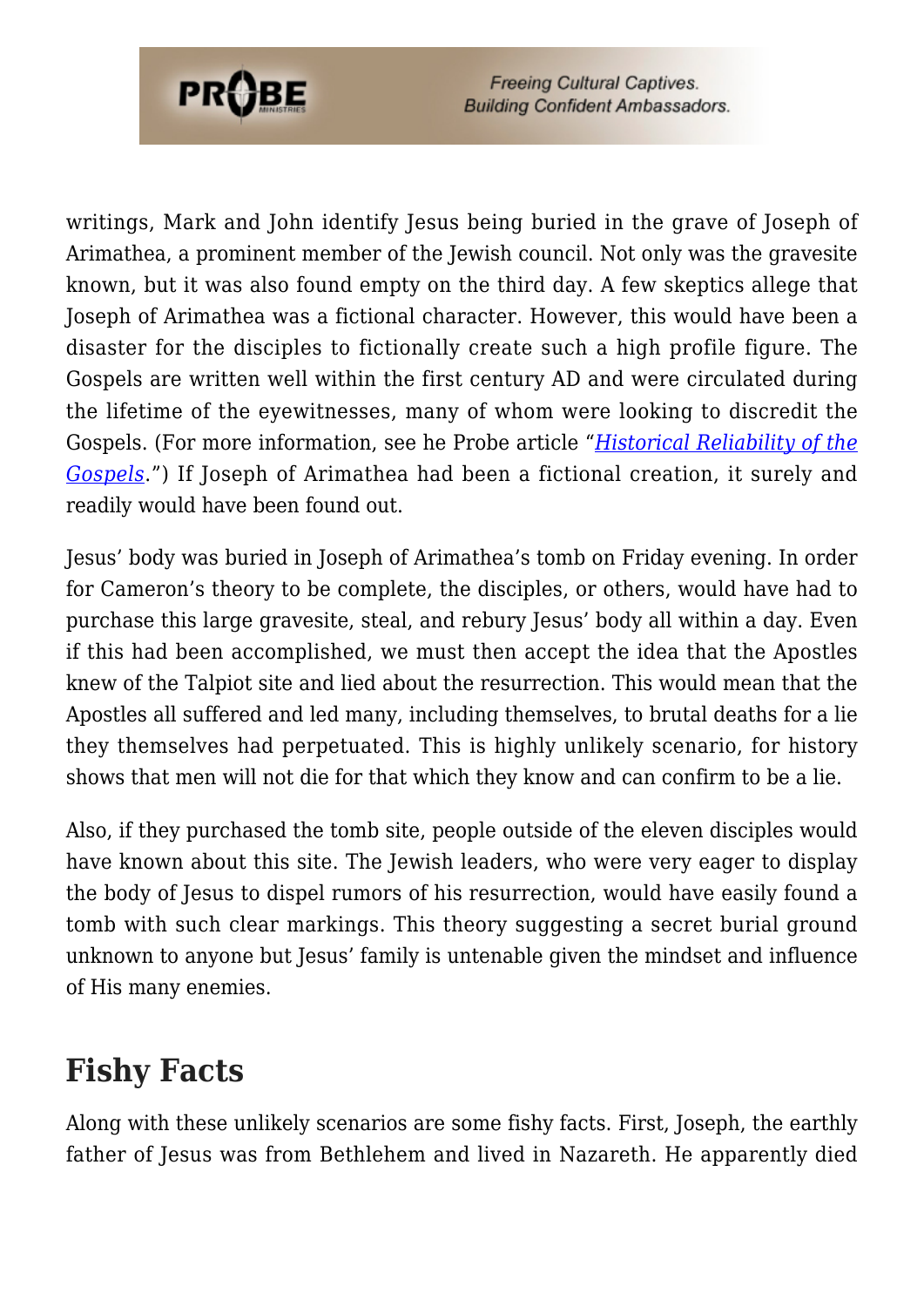

years before Jesus' ministry began and was likely buried in Bethlehem or Nazareth, not the Talpiot suburb of Jerusalem. It is not reasonable to conclude that Joseph's body was exhumed and moved to the Talpiot grave within a very short period.

Second, Jesus' earthly father Joseph could not have afforded such a costly tomb. He was a lower class carpenter, and he probably could not have bought such a large tomb and well adorned ossuaries. Some have alleged that the tomb was donated. However, this creates some problems because people outside the apostles would have then known the tomb site. A secret of this magnitude regarding such a high profile person as Jesus would not have remained hidden.

Third, the inscription on the ossuary reads, "*Jesus, Son of Joseph*." However, early followers did not use that title when addressing Jesus; instead that title was used only by outsiders. Would family members and His loyal disciples have given him that title when they had called him by another title throughout his lifetime?

Fourth, James, the half brother of Jesus and leader of the early church, was buried alone near Jerusalem Temple. Eusebius records that James was buried in Jerusalem near the Temple mount. Burying James in Jerusalem would seem strange since Jesus had died thirty years earlier and the "family tomb" was supposedly in Talpiot, Jerusalem.

Fifth, other non-family members are also in the tomb. One tomb with the name *Matthew* is believed to be referring to the disciple Matthew, who was not a family member. We must ask why Matthew, a non-family member, is in the tomb with the rest of the family while James, the half brother of Jesus, was buried alone.

# **Hollywood Hype**

Finally, we have what appears to be some Hollywood hype. It appears the statistics cited in the special are a bit exaggerated and misleading. The names on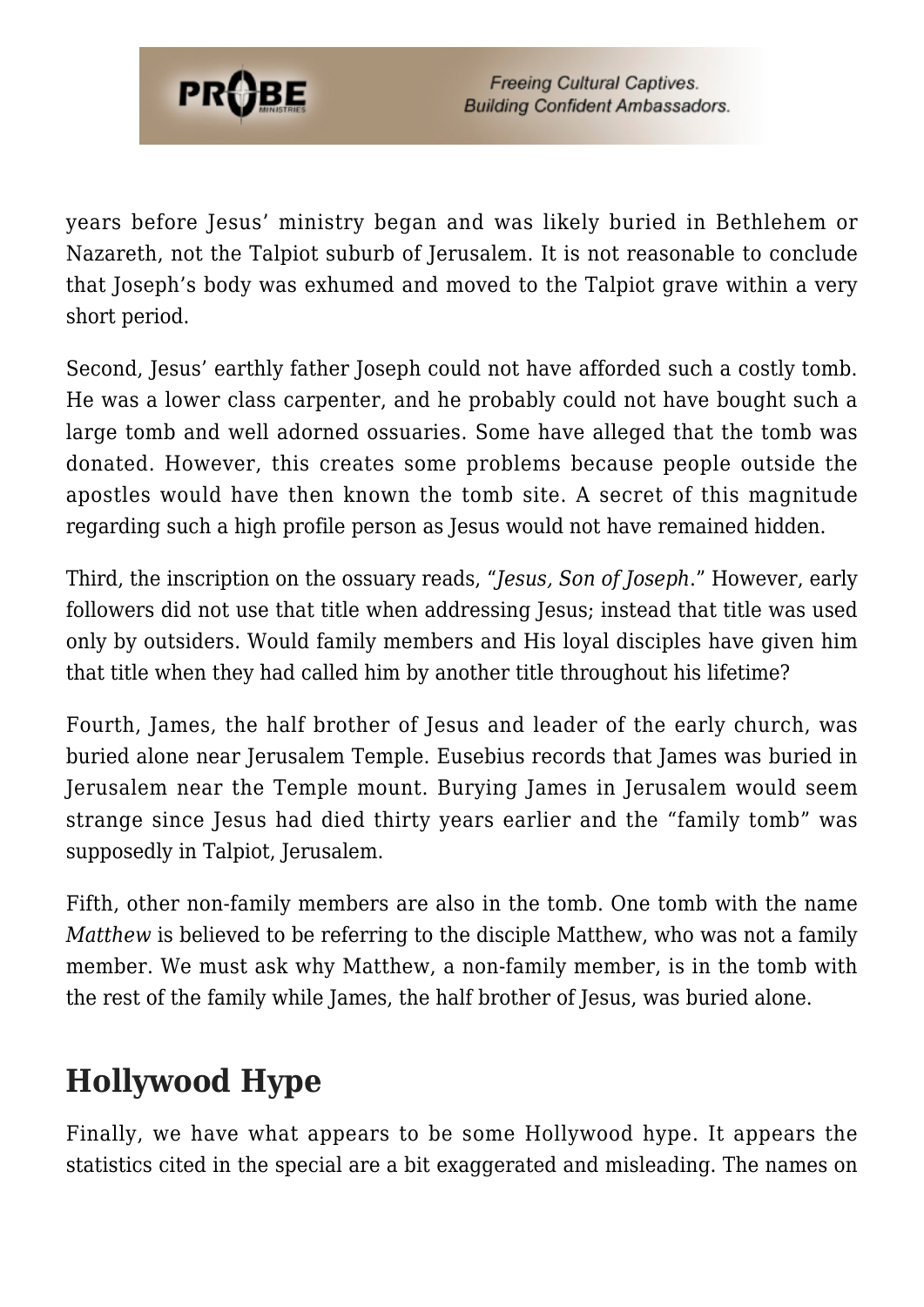

**Freeing Cultural Captives. Building Confident Ambassadors.** 

the crypt were very common in that day. The name *Jesus* was popular during that time. *Jesus* is found on 99 other tombs and 22 ossuaries during that time. The name *Joseph* was also found on 218 graves and 45 ossuaries. So it would not be unusual to find ossuaries with the names of *Jesus* and *Joseph* or even *Jesus, son of Joseph*.

*Mary* was also a common name. Among the graves and ossuaries, one-fourth of the women in Jerusalem during the first century were named *Mary*. Therefore, finding a tomb that has the name *Jesus, son of Joseph and Mary* should not be so surprising given the fact that these were common names.

The statistician Andrey Feuerverger, who arrived at the 600 to 1 probability figure that Talpiot was the tomb of Jesus of Nazareth and his family seems to have backed off that conclusion in an [open letter](http://fisher.utstat.toronto.edu/andrey/OfficeHrs.txt) to fellow statisticians. He says, "I now believe that I should not assert any conclusions connecting this tomb with any hypothetical one of the NT family." $\{5\}$ 

Feuerverger qualifies his conclusion stating that it was built on the assumptions given by Cameron and Jacobovici. One of their key assumptions is that one of the names on the ossuaries ought to be identified as Mary Magdalene. If the identification of Mary Magdalene with this ossuary is in doubt (which it is), then the statistical probability that this is Jesus' family tomb is unimpressive.

Moreover, the Mary Magdalene connection to the tomb is unclear.The Greek inscription is *Mariamne e Mara,*[{6}](#page-8-4) which the filmmaker incorrectly translates as "Mary Known as the Master." This translation is possible if translated in Aramaic; however, the inscription is Greek. Most likely it is two names: *Mary* and *Martha*. Richard Bauckham, Professor of New Testament at the University of St Andrews, states that "'*Mara*' in this context does not mean Master. It is an abbreviated form of *Martha*, probably the ossuary contained two women called Mary and Martha (Mariamne and Mara). $\sqrt[T]{7}$ 

Another detail that appears to be hyped is the DNA evidence. It is interesting to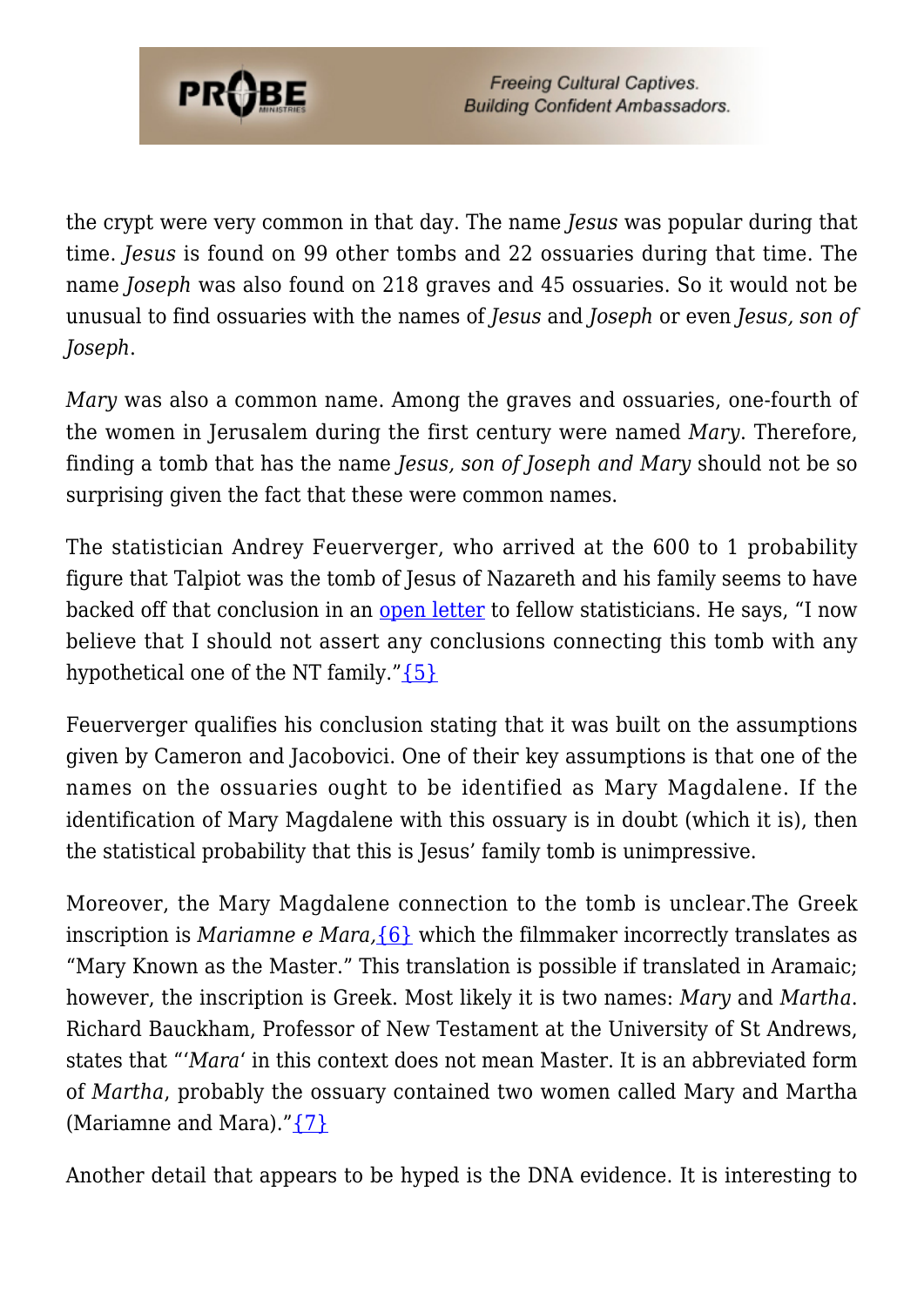

note that DNA testing was done on only two ossuaries. If DNA testing had been done on three or four individuals, and that testing did not match the DNA of *Mariamne*, the theory would be destroyed. As it stands, the so-called "DNA evidence" only proves that the bones of an entombed man and woman were from unrelated people. To extrapolate to the notion that they were married is indeed a stretch. Besides, no independent DNA control samples of Jesus or His family members exist with which to compare these DNA "findings."

## **Conclusion**

This theory that the bones of Jesus have been found rests on two highly unlikely scenarios, fishy facts, and some Hollywood hype. For these reasons, we should reject Cameron's attempt to deny the resurrection of Christ and recreate a Jesus contrary both to the New Testament and to history. We should also realize that attempts to refashion Jesus are not new. Attempts to deny the resurrection and remake Jesus have occurred since the time of the Apostles. In fact, I believe that we should be expecting more to come. There seem to be very aggressive attempts by some liberal scholars to fabricate a different kind of Jesus.

For this reason, Christians must be prepared to defend the true Jesus of the Gospels and history. The wrong Jesus leads to a wrong Gospel. The wrong savior and the wrong message cannot lead one to a relationship with God and eternal life. We must follow the example of the Apostles and Church Fathers to be diligent to defend the true teachings of Christ.

Finally, events like these offer great opportunities to share Christ if we are prepared. Christians must not retreat from these challenges but instead must research and examine their faith and the evidence being presented. When we are equipped, we can offer a sound and compelling case for Jesus Christ.

#### **Notes**

<span id="page-7-0"></span>1. Lisa Miller and Joanna Chen, "Have Researchers Found Jesus Christ's Tomb?"